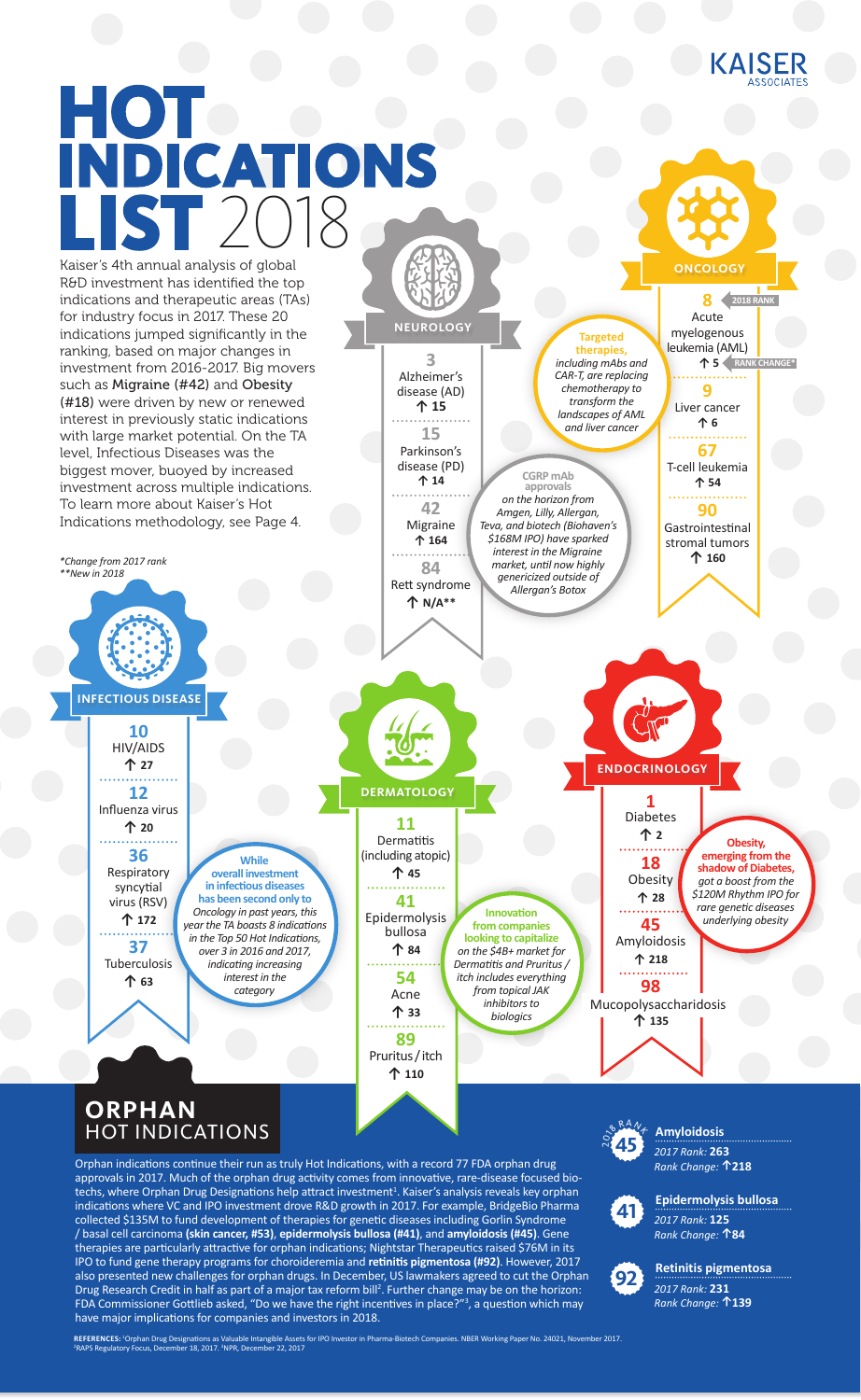# TOP 100 **INDICATIONS**



| 2018<br>Ranking | <b>Indication</b>                            | Therapeutic<br>Area       | 2017<br>Ranking | <b>Change</b>     |
|-----------------|----------------------------------------------|---------------------------|-----------------|-------------------|
| $\mathbf{1}$    | <b>Diabetes</b>                              | Endocrinology             | 3               | $\uparrow$ 2      |
| $\mathbf{2}$    | <b>Breast cancer</b>                         | Oncology                  | 1               | ↓ -1              |
| 3               | Alzheimer's disease (AD)                     | Neurology                 | 18              | 个 15              |
| 4               | <b>Prostate cancer</b>                       | Oncology                  | 5               | .<br>$\uparrow$ 1 |
| 5               | Non-Hodgkin's lymphoma (NHL)                 | Oncology                  | 4               | $\downarrow$ -1   |
| 6               | Pain                                         | Neurology                 | 9               | $\uparrow$ 3      |
| $\overline{ }$  | Non-small cell lung cancer (NSCLC)           | Oncology                  | 2               | ↓ -5              |
| 8               | Acute myelogenous leukemia (AML)             | Oncology                  | 13              | 个 5               |
| 9               | Liver cancer                                 | Oncology                  | 15              | 个 6               |
| 10              | HIV / AIDS                                   | <b>Infectious Disease</b> | 37              | 个 27              |
| 11              | Dermatitis (including atopic)                | Dermatology               | 56              | <b>个45</b>        |
| <b>.</b><br>12  | Influenza virus                              | <b>Infectious Disease</b> | 32              | 个 20              |
| 13              | Asthma                                       | Inflammatory              | 17              | ተ 4               |
| 14              | Colorectal cancer                            | Oncology                  | 7               | ↓ -7              |
| .<br>15         | Parkinson's disease (PD)                     | Neurology                 | 29              | 个 14              |
| 16              | Age-related macular degeneration (AMD)       | Ophthalmology             | 41              | 个 25              |
| 17              | Melanoma                                     | Oncology                  | 6               | $\downarrow$ -11  |
| .<br>18         | Obesity                                      | Endocrinology             | 46              | ፐ 28              |
| 19              | Hepatitis B virus (HBV)                      | Hepatology                | 92              | ተ 73              |
| .<br>20         | Rheumatoid arthritis (RA)                    | Immunology                | 10              | $\downarrow$ -10  |
| 21              | Hypertension                                 | Cardiovascular            | 94              | ተ 73              |
| 22              | Head & neck cancers                          |                           | 22              | 0                 |
| .<br>23         | Ovarian cancer                               | Oncology<br>Oncology      | .<br>11         | $\downarrow$ -12  |
| 24              | Osteoarthritis                               |                           | 48              | ተ 24              |
| 25              | Psoriasis                                    | Immunology                | 20              | $\downarrow$ -5   |
|                 |                                              | Dermatology               |                 |                   |
| 26              | Multiple myeloma (MM)                        | Oncology                  | 16              | $\downarrow$ -10  |
| 27              | Pancreatic cancer                            | Oncology                  |                 | $\downarrow$ -19  |
| 28              | Anemia                                       | Hematology                | 59              | 个 31              |
| 29              | Chronic obstructive pulmonary disease (COPD) | Pulmonology               | 28              | $\downarrow$ -1   |
| 30              | Staphylococcus                               | <b>Infectious Disease</b> | 45              | <b>1</b> 15       |
| 31              | Autism                                       | Psychiatry                | 118             | 个 87              |
| 32              | Infertility                                  | Endocrinology             | 236             | 个 204             |
| 33              | Glioblastoma multiforme (GBM)                | Oncology                  | 12              | $\downarrow$ -21  |
| 34              | Multiple sclerosis (MS)                      | Immunology                | 23              | $\downarrow$ -11  |
| 35              | Incontinence                                 | Urology & Women's Health  | 191             | $\uparrow$ 156    |
| 36              | Respiratory syncytial virus (RSV)            | <b>Infectious Disease</b> | 208             | ተ 172             |
| 37              | Tuberculosis                                 | <b>Infectious Disease</b> | 100             | ተ 63              |
| 38              | Small cell lung cancer                       | Oncology                  | 43              | ጉ 5               |
| 39              | Ebola                                        | <b>Infectious Disease</b> | 218             | 个 179             |
| 40              | Cystic fibrosis (CF)                         | Pulmonology               | 40              | 0                 |
| 41              | Epidermolysis bullosa                        | Dermatology               | 125             | ተ 84              |
| 42              | Migraine                                     | Neurology                 | 206             | ተ 164             |
| 43              | Respiratory infection                        | Pulmonology               | 80              | ተ 37              |
| 44              | Hepatitis C virus (HCV)                      | Hepatology                | 73              | 个 29              |
| 45              | Amyloidosis                                  | Endocrinology             | 263             | 个 218             |
| 46              | Rabies                                       | <b>Infectious Disease</b> | 137             | <b>1</b> 91       |
| 47              | Sickle cell disease                          | Hematology                | 141             | 个 94              |
| 48              | Hyperlipidemia                               | Endocrinology             | 24              | $\sqrt{24}$       |
| 49              | Depression                                   | Psychiatry                | 33              | $\downarrow$ -16  |
| 50              | Dengue fever                                 | <b>Infectious Disease</b> | 189             | 个 139             |



## WHAT ARE THE NEXT INNOVATIONS IN ONCOLOGY?

**HOT INDICATIONS DEEP DIVE: ONCOLOGY**

Coming June 2018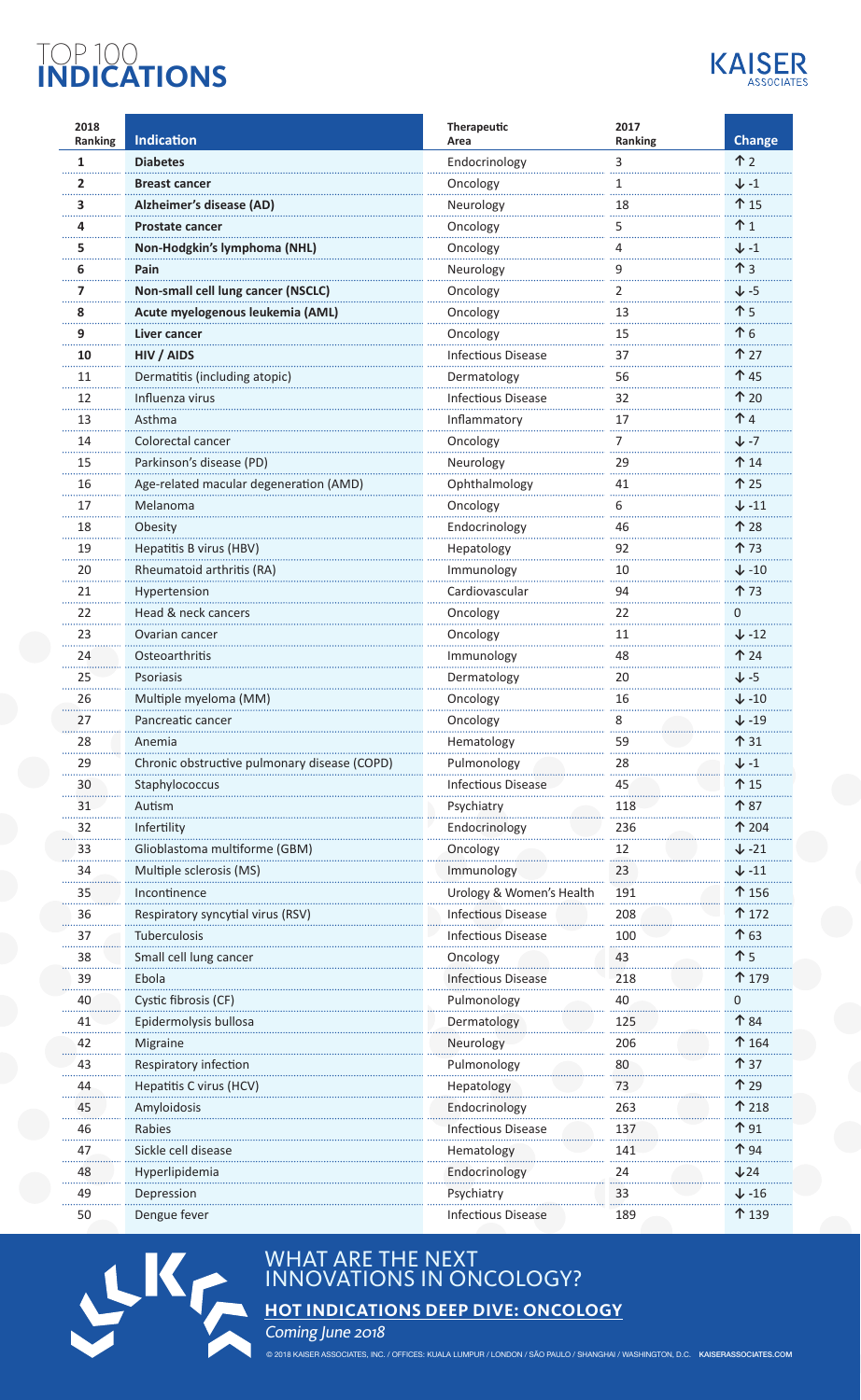# TOP 100 **INDICATIONS**



| 2018<br>Ranking | <b>Indication</b>                        | <b>Therapeutic</b><br>Area | 2017<br>Ranking | <b>Change</b>        |
|-----------------|------------------------------------------|----------------------------|-----------------|----------------------|
| 51              | Glaucoma                                 | Ophthalmology              | 79              | 个 28                 |
| 52              | Schizophrenia                            | Psychiatry                 | 66              | <b>14</b>            |
| 53              | Skin cancer                              | Oncology                   | 185             | ↑ 132                |
| 54              | Acne                                     | Dermatology                | 87              | 个 33                 |
| 55              | Rhinitis                                 | ENT                        | .<br>50         | $J - 5$              |
| 56              | Post-traumatic stress disorder           | Psychiatry                 | 170             | ↑ 114                |
| 57              | Uterine fibroids                         | Urology & Women's Health   | 86              | 个 29                 |
| 58              | Malaria                                  | <b>Infectious Disease</b>  | 115             | 个 57                 |
| 59              | Amyotrophic lateral sclerosis (ALS)      | Neurology                  | 44              | $\sqrt{-15}$         |
| 60              | Neuropathy                               | Neurology                  | .<br>51         | $J-9$                |
| 61              | Ataxia                                   | Neurology                  | 57              | $J-4$                |
| 62              | Crohn's disease                          | Gastroenterology           | 42              | $\downarrow$ -20     |
| 63              | Graft-versus-host disease (GvHD)         | Transplant                 | .<br>76         | <b>个 13</b>          |
| 64              | Lung cancer, general                     | Oncology                   | 31              | $J - 33$             |
| 65              | Bone repair                              | Musculoskeletal            | 74              | 个9                   |
| 66              | Glioma                                   | Oncology                   | 53              | $\downarrow$ -13     |
| 67              | T-cell leukemia                          | Oncology                   | 121             | 个 54                 |
| 68              | Dry eye                                  | Ophthalmology              | 49              | $\downarrow$ -19     |
| 69              | <b>Bladder cancer</b>                    | Oncology                   | 82              | ↑13                  |
| 70              | Kidney transplant                        | Nephrology                 | 146             | 个76                  |
| .<br>71         | Skin and skin structure infection (SSSI) | Dermatology                | 64              | $J - 7$              |
| 72              | Congestive heart failure (CHF)           | Cardiovascular             | 35              | $\downarrow$ -37     |
| 73              | Ulcerative colitis                       | Gastroenterology           | 19              | $\downarrow$ -54     |
| 74              | Gram-negative bacterial infection        | <b>Infectious Disease</b>  | 103             | 个 29                 |
| 75              | <b>Emesis</b>                            | Gastroenterology           | 214             | 个 139                |
| 76              | Pulmonary hypertension                   | Pulmonology                | 52              | $\sqrt{-24}$         |
| 77              | Epilepsy                                 | Neurology                  | 7U              | ↓-7                  |
| 78              | DiGeorge syndrome                        | Other                      | N/A             | New in 2018          |
| 79              | Stroke                                   | Neurology                  | 39              | $\downarrow$ -40     |
| 80              | Chronic lymphocytic leukemia (CLL)       | Oncology                   | 14              | $\downarrow$ -66     |
| 81              | Norovirus                                | <b>Infectious Disease</b>  | 513             | ↑432                 |
| 82              | Hemophilia                               | Hematology                 | 120             | 个 38                 |
| 83              | Lupus                                    | Immunology                 | 36              | $J - 47$             |
| 84              | Rett syndrome                            | Neurology                  | N/A             | New in 2018          |
| 85              | Irritable bowel syndrome                 | Gastroenterology           | 63              | $\downarrow$ -22     |
| 86              | Duchenne muscular dystrophy              | Musculoskeletal            | 129             | 个 43                 |
| 87              | Urinary tract infection (UTI)            | Urology & Women's Health   | 148             | $\mathbf{\hat{}}$ 61 |
| 88              | Non-alcoholic steatohepatitis (NASH)     | Hepatology                 | 25              | $\downarrow$ -63     |
| 89              | Pruritus / itch                          | Dermatology                | 199             | ↑ 110                |
| 90              | Gastrointestinal stromal tumors (GIST)   | Oncology                   | 250             | $\uparrow$ 160       |
| 91              | Sepsis                                   | <b>Infectious Disease</b>  | 96              | 个 5                  |
| 92              | Retinitis pigmentosa                     | Ophthalmology              | 231             | ↑ 139                |
| 93              | Osteoporosis                             | Musculoskeletal            | 116             | 个 23                 |
| 94              | Pulmonary fibrosis                       | Pulmonology                | 30              | $\downarrow$ -64     |
| 95              | Peripheral vascular disease (PVD)        | Cardiovascular             | 60              | $\downarrow$ -35     |
| 96              | Cough                                    | Pulmonology                | 195             | 个 99                 |
| 97              | Addiction                                | Psychiatry                 | 62              | $\downarrow$ -35     |
| 98              | Mucopolysaccharidosis                    | Endocrinology              | 233             | 个 135                |
| 99              | Renal cancer                             | Oncology                   | 21              | $\sqrt{-78}$         |
| 100             | Hyperuricemia / gout                     | Endocrinology              | 160             | 个 60                 |
|                 |                                          |                            |                 |                      |



## WHAT ARE THE NEXT INNOVATIONS IN ONCOLOGY?

**HOT INDICATIONS DEEP DIVE: ONCOLOGY**

Coming June 2018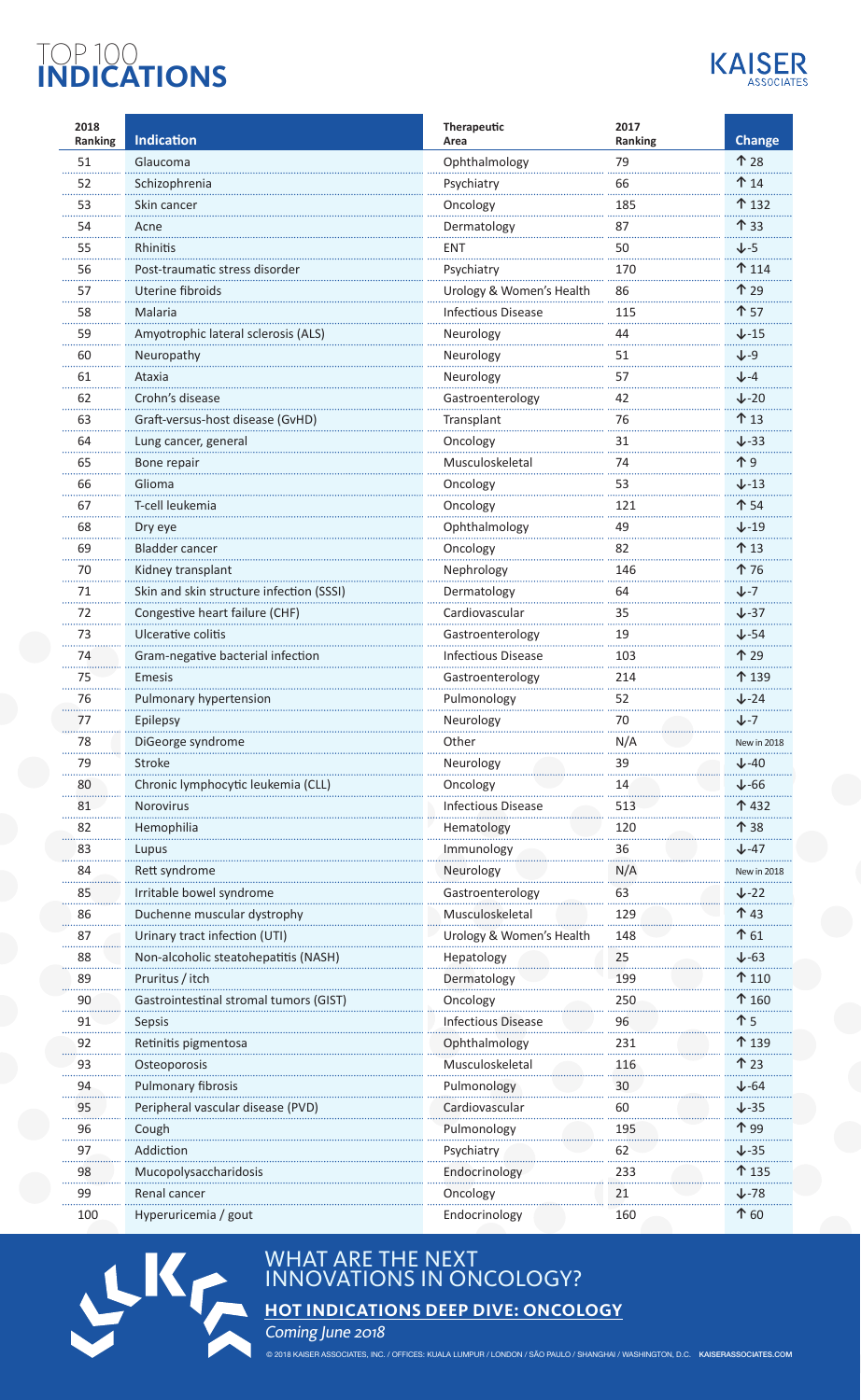# TOP 100 **INDICATIONS**

# METHODOLOGY

 $\left|\right|$ aiser Associates' methodology is designed to assess investment intensity of drug development for each indication through a comprehensive and balanced analysis of the key drivers and metrics.

Our Hot Indications analysis framework considers the volume of ongoing scientific investigation, as well as the types of companies and level of funding supporting these trials. Kaiser's analysis evaluated 20,087 drug programs ongoing in 2017, categorized them into 572 unique indications, and compared available data for these indications across three main criteria:

#### **1. PIPELINE SCORE**

The Pipeline Score measures the overall level of drug development activity for an indication. The score gives greater value to later-stage programs, higher volumes of programs overall, and indications with greater numbers of companies with programs.

#### **2. R&D FUNDING**

R&D Funding estimates the availability of financing to support the development of each drug program to its reasonable endpoint. For some programs, this endpoint will be FDA approval, while for others it will be discontinuation in preclinicals or Phase I.

The score measures availability of funds and willingness to invest based on two main inputs for each indication. First, the R&D FundingScore quantifies the historical track record of sponsor companies, based on the number of drugs each company has successfully developed. Second, the score measures initial public offering and venture capital investment fundraising activity in 2017 for

each indication, with the expectation that the financing from such events will be major contributors in supporting ongoing R&D programs.

#### **3. ACADEMIC FOCUS**

Academic Focus measures the overall publication activity for each indication, based on the absolute number and the one-year change in publications citing the indication for the evaluation period.

#### **Hot Indications Ranking**

For each of the 572 indications, the overall ranking score is calculated by a weighted average of Pipeline Score (50%), R&D Funding (40%) and Academic Focus (10%).

#### **Therapeutic Areas**

Each indication is categorized into one of 21 TAs, which include 20 major fields of medicine and an "Other" group. In general, indications are categorized based on the medical specialty most likely to treat patients with a disease or disorder.

Systemic diseases, such as automimmune disorders, or TAs representing a variety of medical specialties, such as Musculoskeletal, are grouped on a case-by-case basis. For example, Crohn's disease and ulcerative colitis are included in Gastroenterology rather than Immunology, whereas Multiple Sclerosis is included in Immunology due to the variety of symptoms it presents.



WHAT ARE THE NEXT INNOVATIONS IN ONCOLOGY?

**HOT INDICATIONS DEEP DIVE: ONCOLOGY**

Coming June 2018